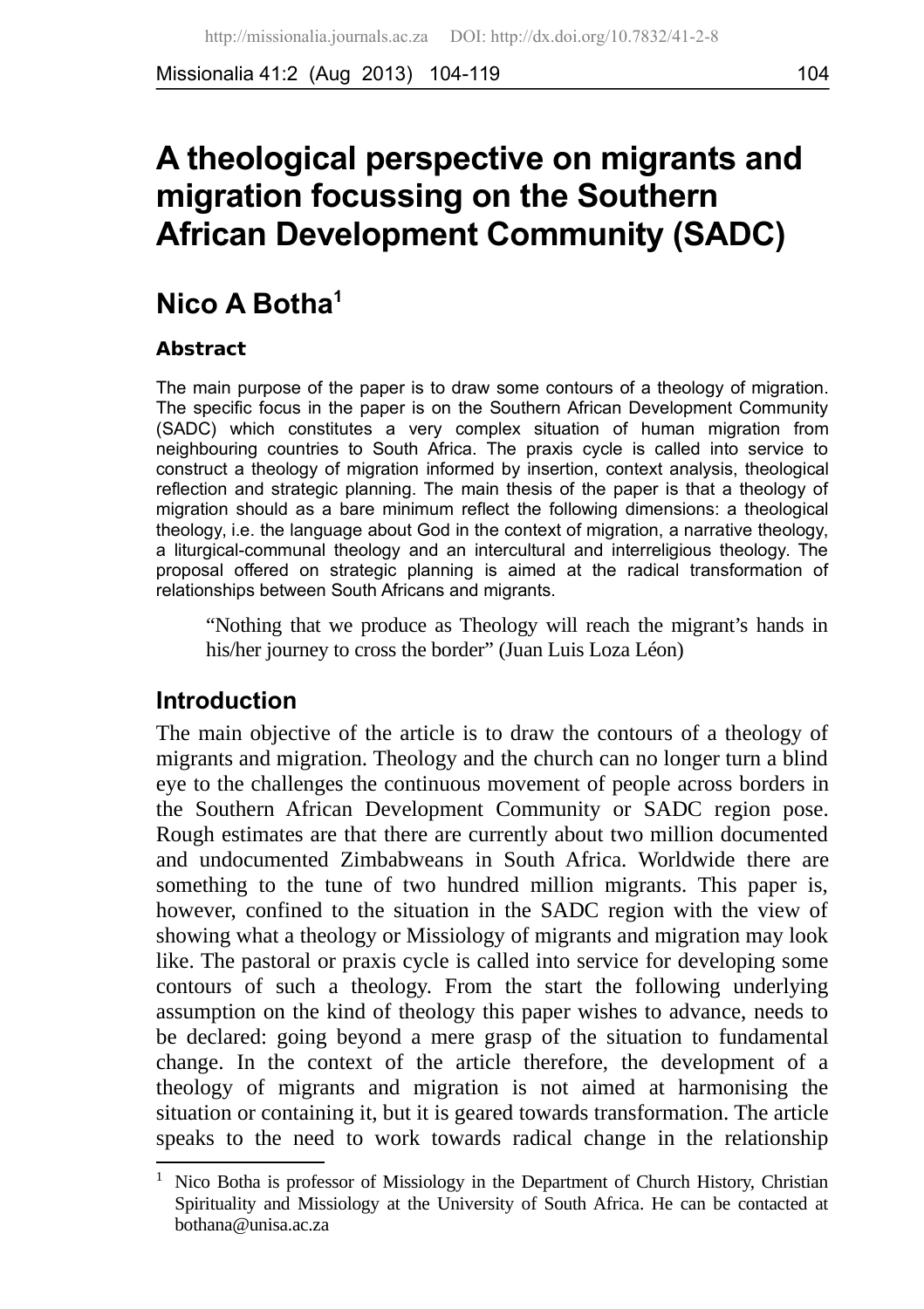between South Africans and migrants from neighbouring countries. This need has nowhere else been exposed more violently than in the tragic outbreak of xenophobia in South Africa in May 2008.

The praxis cycle as it originated with Holland and Henriot (1983) is a four-step cycle of insertion, context analysis, theological reflection and planning. By introducing the cycle I am suggesting that at least the following contours should be part of a Missiology of migrants and migrations, namely a clear insertion into or identification with the context of migrants, an understanding of the context, and a reading of the Bible in context and relevant strategic planning aimed at the transformation of relationships.

# **Organisation**

Informed by the brief introduction with particular reference to the use of the praxis cycle, the article is organised as follows. First, the cycle's step on insertion is introduced. A brief look is taken at different levels of migration and the options to be exercised and choices to be made in a commitment to migrants. Second, a provisional context analysis is offered based on a common sense reading of the situation and some literature on migration in the SADC region. Third, the theological reflection deals with the question of what language to use about God in the context of migration. The argument is advanced that a theology of migrants and migration will reflect different dimensions. Fourth, in tapping into the notion of "konvivenz", issues around which some strategic planning could be done, are shown.

## **Insertion**

At no time in the history of South Africa has the need to investigate the issue of migration been felt so acutely than since the horrific xenophobia attacks of May 2008 where some migrants were killed and others maimed. In the unit for Missiology at the University of South Africa there was a decision to look into the question of xenophobia by embarking upon a serious research project. Around 2009 a contract appointment was made of someone earmarked for research into the matter. The collaborative research project on human migration in Missiology is intentionally or unintentionally a follow-up on the issue. Incidentally during the exact time of the reworking and updating of this article for publication, new trouble has erupted in an area called Diepsloot, in the vicinity of Centurion, south of Pretoria -Tshwane where mainly young people and children have been looting shops belonging to migrants mainly from Somalia and Zimbabwe. This was preceded by a shooting incident in which a migrant from Somalia killed two Zimbabweans who have allegedly tried to loot his shop. In a very real sense this is black on black violence which triggers the question whether this could still be called xenophobia or rather Afrophobia as suggested by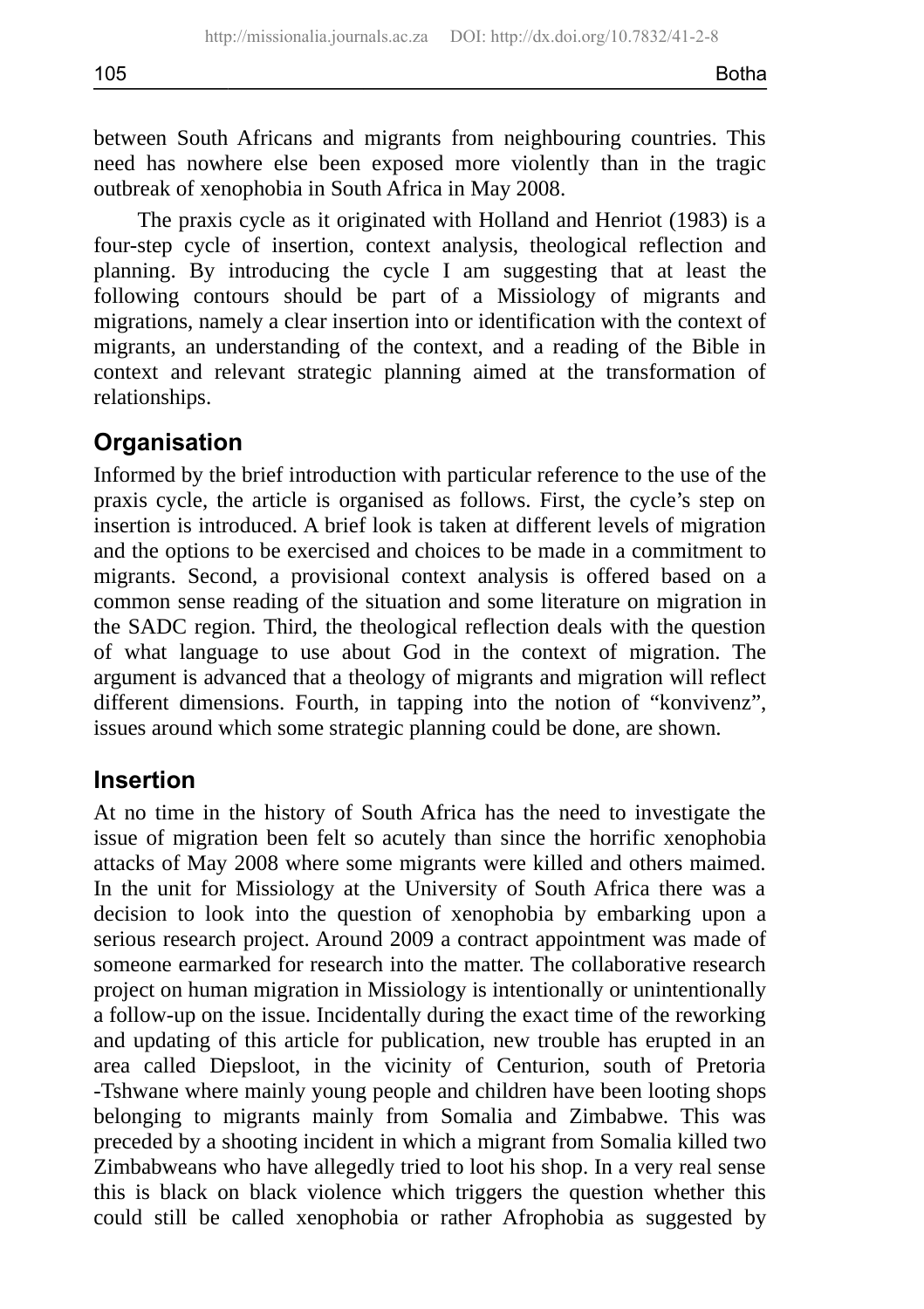Tshaka (2010:91-111). Much as Tshaka's speculation on whether this is not a result of an underlying self-hatred, the term Afrophobia obscures the fact that perpetrators as well as victims are Africans. A further issue is that the notion can quite easily also conceal the whole complex of underlying issues, for example the political and socio-economic mechanisms of which both perpetrators and victims bear the brunt.

For staff members in the unit for Missiology at Unisa and of course for Unisa people across the sections and departments, the encounter with foreigners is a daily experience. With the strong emphasis in Missiology on postgraduate students supervisors in the unit cannot avoid the encounter with candidates from the Democratic Republic of the Congo, Kenya and Nigeria, to mention these three only. These are Masters and Doctoral students who choose to stay in South Africa for periods of time or even for the duration of their studies.

On a different level, through its project on community engagement, the Missiology unit encounters internal homeless migrants in the city of Pretoria-Tshwane. These are South Africans who land on the streets of the city through circumstances beyond their control most of the time. They migrate from rural or other bigger towns in search of employment or something to survive on. In some instances they go by foot for tens of kilometres from one town to another. Serious research into their precarious situation will reveal anecdotes and stories emanating from their experiences.

On yet another level, migrants from neighbouring countries are encountered on a daily basis right in the communities where people live. A case in point is the township of Eersterust in Pretoria-Tshwane that has been transformed into a "little Zimbabwe" in terms of the number of Zimbabwean migrants, documented or undocumented- in particular women who come there to work as domestic helps. Some have found some form of residence in Eersterust. In prolonging the discussion on insertion somewhat, let us now turn to the element of choice as essentially the most important aspect of insertion. In the understanding of Holland and Henriot (1980, 1983), insertion refers typically to the choices we make and the values we espouse. They reduce this then to the preferential option for the poor. In the context of the article the option is extended to migrants, most of whom worldwide and in particular in the SADC region are in a desperate situation taking on diverse forms like poverty, unemployment, risk of life, risk of incarceration, hunger, disease and numerous other related issues. In the movement of people across borders between Zimbabwe and South Africa, for example, it can be observed that quite a number of migrants are unaccompanied children whose parents have either died or deserted them.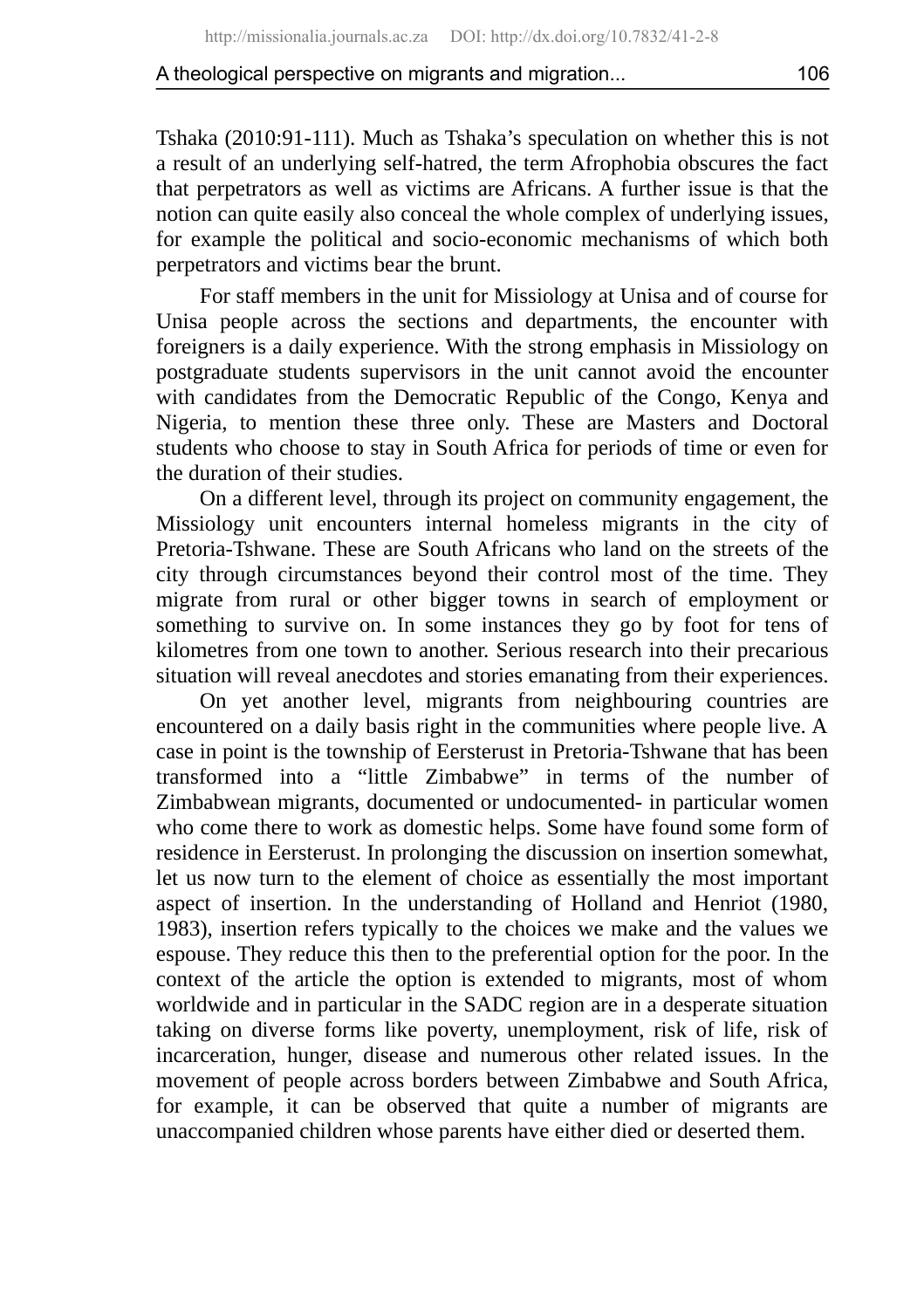# **Context analysis**

In terms of the logical coherence of the praxis cycle some measure of context or social analysis is as indispensable as insertion. The praxis cycle debunks any notion of a theology which draws a straight line between the text of the Bible and the context we live in. Put differently, the use of the praxis cycle as a theological method, reveals wariness of theological constructs which feed into the assumption that good theology is a good application of the text of the Bible to any given situation. The praxis cycle challenges theology to gravitate from a linear reading of the Bible to a mediated understanding of the text. One such mediation is context or social analysis.

For the construction of a theology of migration in the SADC region, context analysis is very necessary. In the literature on migration in the SADC region the issue is located squarely in the SADC objectives. In August 1992 when the former Southern African Development Coordination Conference (SADCC) was transformed into SADC, the objectives spelt out centred on development and economic growth, poverty alleviation, common political values, systems and institutions, historical, social and cultural affinities and self-reliance (Williams 2002). Implicitly one could argue that these objectives were formulated in response to a situation of underdevelopment, poverty, want, slow economic growth, lack of collaboration in key areas and political instability. What has emerged in SADC as a key issue is the free movement of people across borders between the SADC countries. There appears to an ambivalence between the protocol on the free movement of people which was drafted by consultants in 1995 and the negative reactions of some states like Botswana, Namibia and South Africa to the protocol (Williams 2002; Schachter 2009).

In his study titled *Data Assessment of Labour Migration Statistics in the SADC Region: South Africa, Zambia, Zimbabwe* on behalf of the International Organization for Migration (IOM), Schachter (2009) highlights important contextual factors on migration. One of his major findings is the technical weakness relating to the collection and measurement of migration data with specific reference to matters like poverty, labour and health. Further issues coming to the fore in the study are the weak economic conditions in the region, conflicts in diverse forms and in particular the quest amongst refugees for political and economic stability. Reference is also made to the cross border trading that is taking place and the way in which undocumented migrants exploit the porous borders between countries.

As far as real existing power relationships are concerned the study exposes the protectionism of countries with a stronger economy like Botswana, Namibia and South Africa. There is a serious issue also as far as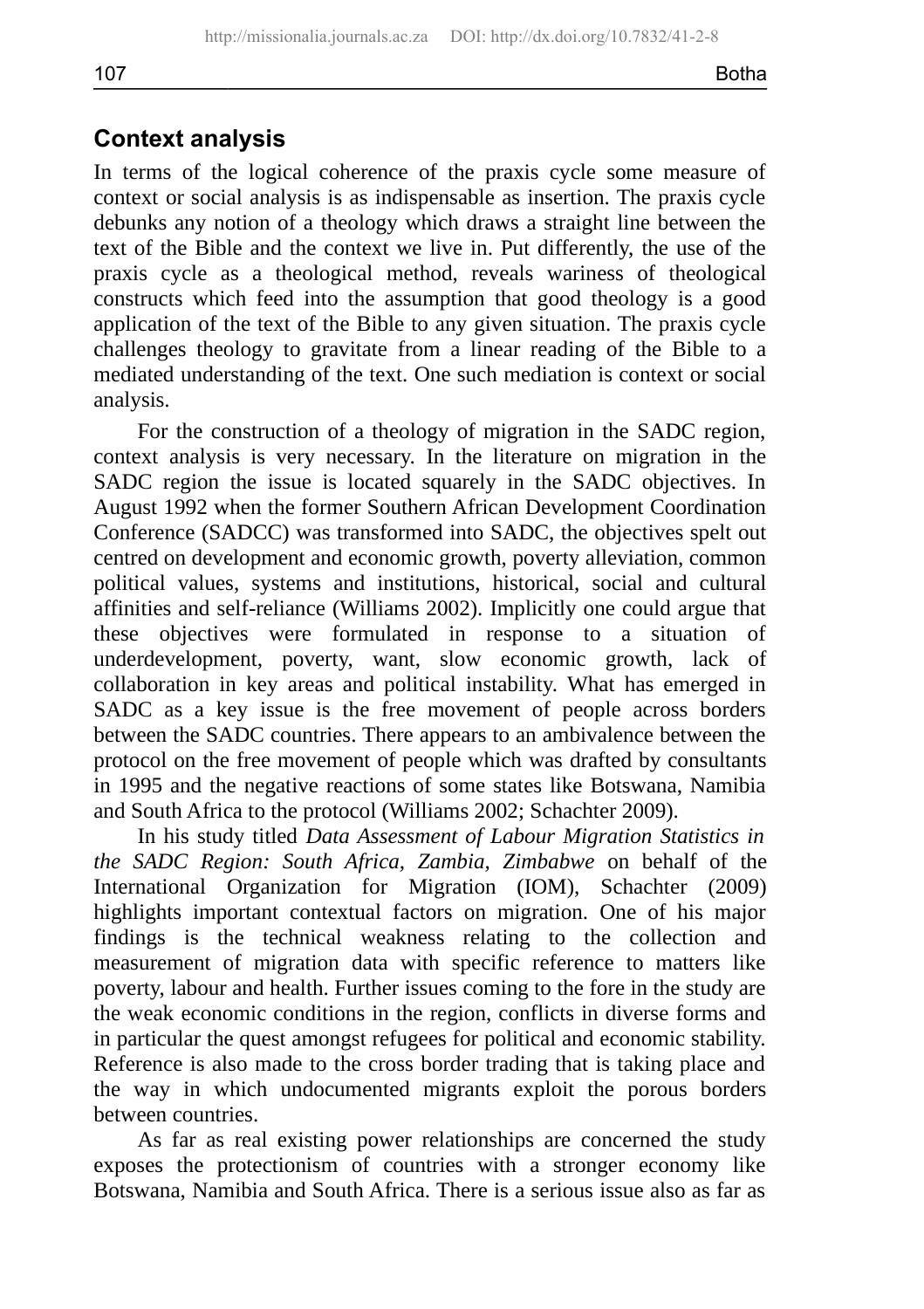the stereotyping of migrants as social, economic and criminal threats are concerned.

There is a real need for deeper and thoroughgoing analysis. However, the brief conversation indicates a number of sources which cannot be avoided in the search for a better understanding of issues informing migration in the SADC region. The analysis will have to speak to a variety of prevailing social, political, economic and cultural realities. In terms of specifics as far as this is concerned the issues already identified as paramount are poverty and poverty alleviation, development, labour, health, education and regional stability.

# **Theological Reflection**

# **The hermeneutic of "stranger"**

The theological reflection in this article is to be mediated by the hermeneutic of "stranger". Some measure of theological justification for using the term is to be found in the text of the Bible and in the Confession of Belhar (1986) where the "stranger" is grouped together with categories of human beings like the needy, the poor, widows and orphans. The Confession of Belhar projects an image of God as the God who is in a special way on the side of these categories of people. In the context of this article "stranger" does not only refer to migrants from another country or region, but also internal migrants. Perhaps there is a need to indicate just briefly something of the origin of the Confession of Belhar. Adopted in 1986 as a confession of the former Dutch Reformed Mission Church, it is a theological response to the heresy of apartheid as far as the moral and theological justification of the system is concerned. The main themes of the confession are unity, reconciliation, justice and obedience. Since April 1994 with the unification of the Dutch Refomed Mission Church and the Dutch Reformed Church in Africa, the Confession of Belhar forms part of the body of confessions of the newly established Uniting Reformed Church in Southern Africa.

Before introducing Sundermeier's concept of "konvivenz", it needs to be mentioned that the literature, scant as it is at this point in time, already shows a diversity of theologies of migration. The ones that will be shown here are a theological theology of migration, a theology of migration as a narrative theology, a liturgical-communal theology and an intercultural and interreligious theology.

## **Sundermeier on "konvivenz"**

In the discipline of Missiology the concept of "stranger" was introduced in a serious manner by Sundermeier (1995) in his notion of "konvivenz". He contends that in the encounter between us and the stranger, or let us say the Christian us or the missiological us and the stranger, goes beyond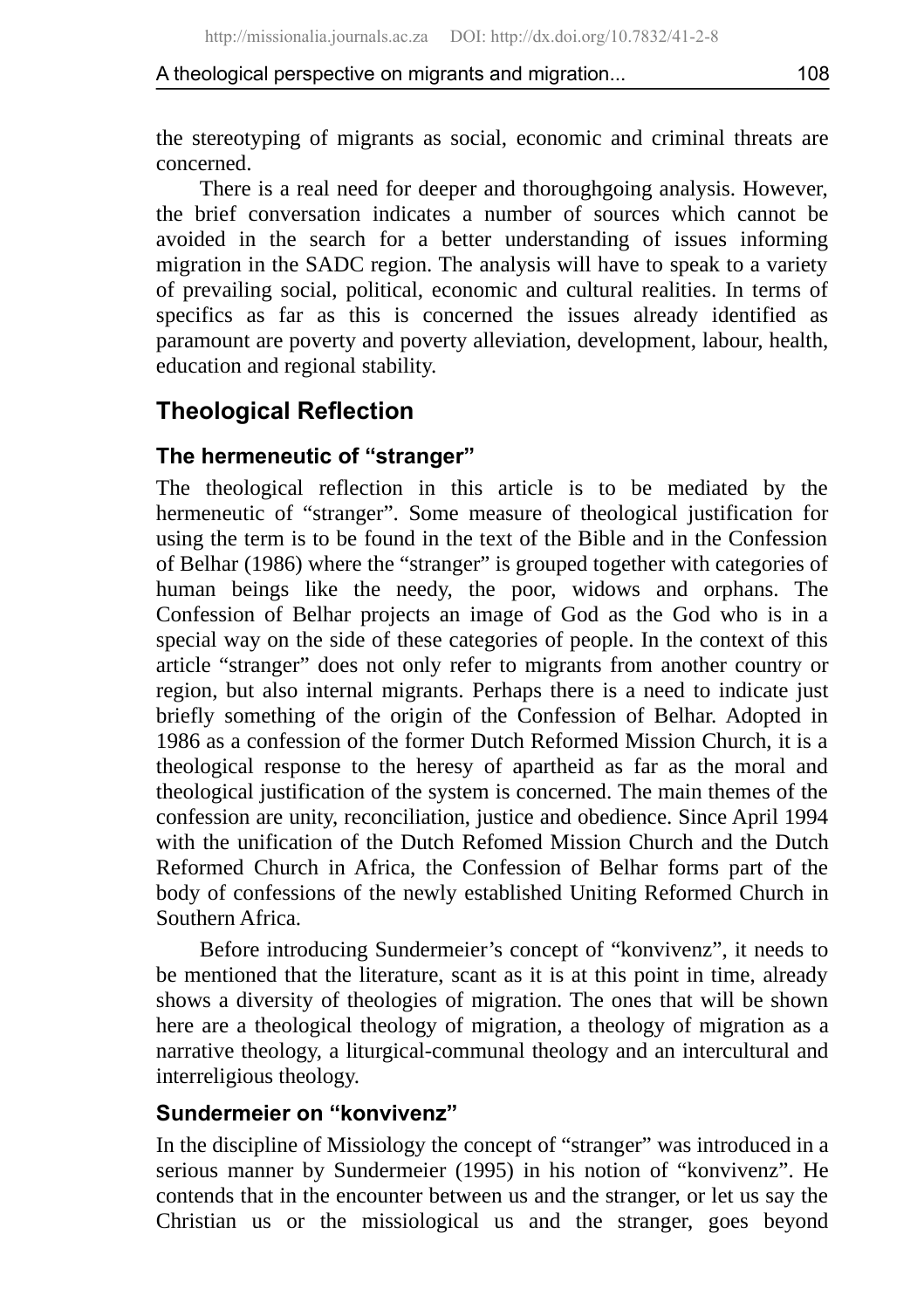communication and an incidental encounter. In introducing the concept of "konvivenz" which origins are difficult to trace, except knowing that there are some roots in the Latin American base communities, Sundermeier understands it to be the seeking of lasting and spacial connections. He then goes on to unpack the concept further in terms of the triad of a caring, learning and celebrating community. Later in the article the triad is to be explored further for its potential to facilitate strategic planning in the search for transformed relationships in the encounter between South Africans and migrants.

### **A theological theology**

What is offered here as an article had been done as a powerpoint presentation initially at the Joint Conference of academic societies in religion and theology at the University of Kwazulu-Natal in Pietermaritzburg in June 2012. During discussion time, some participants raised important questions relating to culture and religion or faith in the context of migration. Mangayi (2012) drew attention to the culture migrants bring and Landman (2012) challenged the silence in the presentation on the faith or religion of the migrants. I shall return to the issue of culture later, but for now a response to the issues on faith or belief or religion raised by Landman calls for a comment or two. Yes, indeed most migrants from the SADC region would have an understanding of faith or religion either in terms of being Christian or Muslim or adherents to the African Traditional Religion (ATR). The issue constitutes an important area of research informed by Landman's question on the faith or religion migrants bring. In a speculative manner the assumption that migrants quite often survive and even more than survive, because of the sustenance drawn from their faith, may not be too far-fetched.

#### **The theological nature of a perspective on migration**

A missiological perspective on migration should by definition be theological. A Missiology of migration is a theological Missiology. This simply means that in the context of human migration which most of the time is the story of gross human dislocation, a few pertinent questions need to be asked about our God-talk, our language of God or simply the words we use in describing God. At issue here is the simple, but pertinent question posed by Loza Léon (2008:25): "which is the proper way of speaking about God when addressing migrants?" In an ironic fashion of course, he does not attempt at all to answer the question in academic terms, but responds with poetry as music as a manner of communicating with migrants in their condition: "Let the walls be taken…let the borders be open".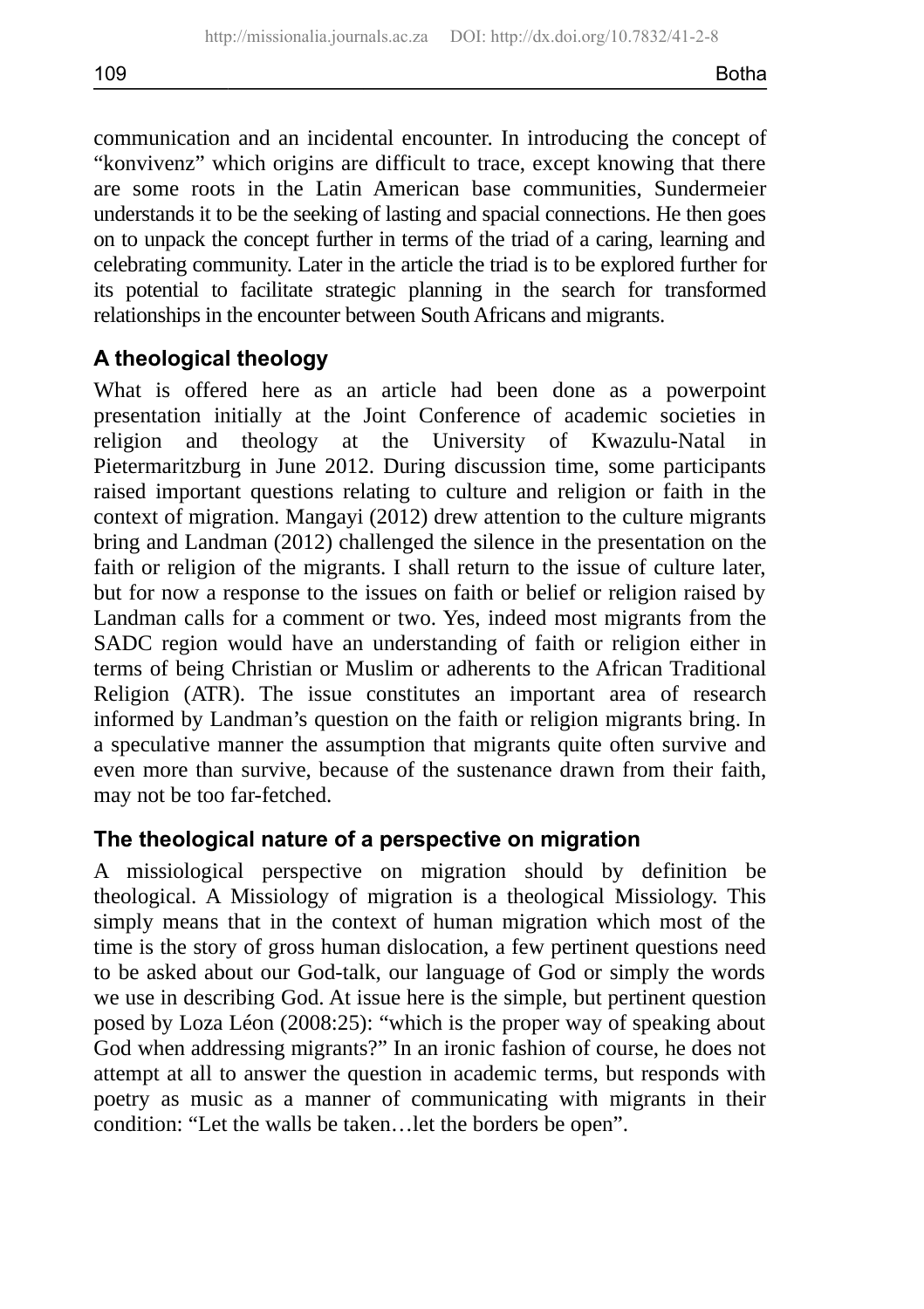#### **God as a migrant, God the refugee**

Attempts of emerging proponents on a theology of migration at metaphorically describing God as a migrant God or a refugee God go a long way in locating the language about God in the context of migration. In order to avoid such depictions of God to serve as lullabies for poor, dislocated, struggling migrants, a dialectical interpretation is necessary. In many different senses the God of the Bible is a migrant God. This is first and foremost born out in his migration from a non-accessible light to creation. In Christ Jesus He became incarnated, pitching his tent in the neighbourhood. A Christological perspective on migrants and migration is indispensable for a creative dialectical theological-missiological understanding of migration. In his brief, but incisive article, Askevold (2008:47-49) portrays Jesus as a "wandering Aramean", arguing that all human beings are sons and daughters of the Aramean. In telling the story of the flight of Joseph, Mary and Jesus by showing how Jesus himself had to flee from persecution, he provides us with a handle on a dialectical analysis: "Every migrant", says Askevold, "carries the face of Christ, and this compels us to act in a way that protects this innate dignity" (:49). On the one hand a Christological perspective on migration reveals how Christ identifies with migrants, having been one himself, not as an economic migrant, but as a refugee. On the other hand the identification de-stigmatises migrants and affirms them in their dignity. In a similar vein, Saman (2008:53-59) depicts Jesus Christ as an asylum seeker, refugee and migrant. In a fascinating way he introduces what could be seen as a marvellous piece of narrative theology the way he describes, analyses and interprets the migration story at the very beginning of the New Testament. He points out that Jesus was not merely a migrant, but an alien who "came from heaven (the outer limits of space - although he did tell us the kingdom is within) and took the form of a human being to become for us the Refugee Christ" (:53). Central to the unfolding migration story of Jesus Christ is the notion from Luke 9:58 that "the foxes have holes and the birds of the air have nests, but the Son of Man has nowhere to lay His head". Once again the dialectic here is that of awkwardness, of being destitute on the one hand, but the paradoxical truth is that this very refugee brings salvation.

#### **Where is God in migration?**

A theological Missiology is a tautological way of speaking. Why then is such a construction necessary? At the Joint Conference, alluded to earlier where Landman posed the pertinent question about the faith, religion or belief of the migrants themselves, her question actually went much deeper than the standard academic question of what kind of religion do migrants adhere to? If she was understood correctly, the question was rather whether the neat, rational academic constructs we produce and which we call "theology of migration", really speaks to the very complex issue of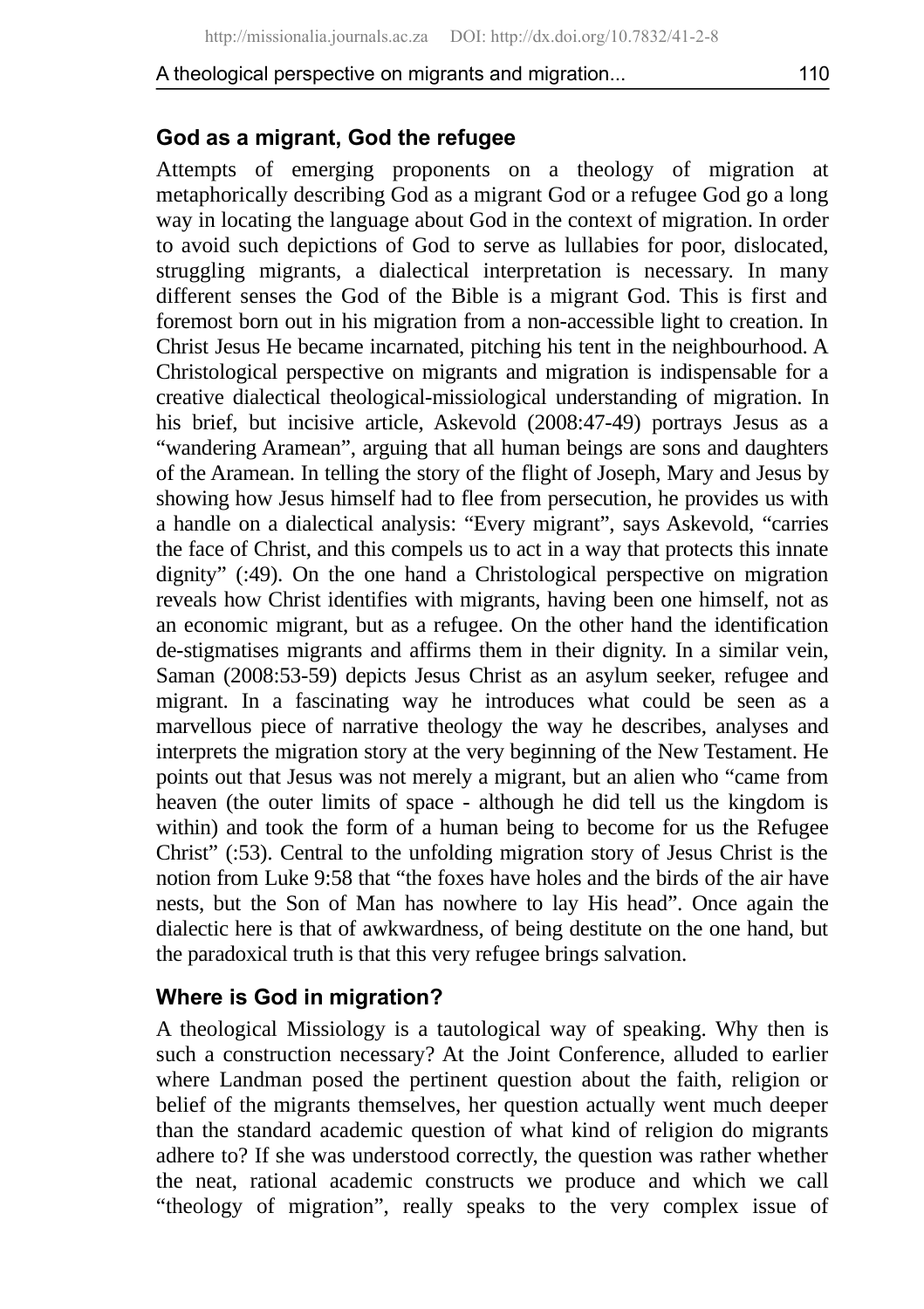migration with its danger, fear, despair, persecution, disease, suffering and death? Of course not and precisely for that reason there is a need for a theological Missiology. Where is God in migration? Where and who is Jesus Christ in migration? The answer is God Himself is a refugee and a migrant, Jesus Himself is a refugee, an alien, a migrant and an asylum seeker.

# **Groody**

None other has enriched the quest for a theological missiological perspective on migration more than Groody (2005, 2008, 2009, 2011a and 2011b). The brief discussion here focuses on his very creative use of the concepts *imago Dei, verbum Dei, missio Dei* and *visio Dei*. The basic genius of calling these concepts into service is that they contribute substantially to the "bridging" of the "migration-theology" divide. If he is understood correctly Groody suggests that the lack of theological reflection and writing on human migration results from the divides operating between migration and theology in itself and further between problem and person, the divine and the human, and between human and human. Groody constructs a deep answer to the matter by engaging human migration from the perspective of God's image in all people, God's Word for all people and God's universal mission. In calling into service the metaphor of the *visio Dei* based on Matthew 5:8, "Blessed are the pure in heart for they shall see God", he argues that this can potentially assist in crossing the country-kingdom divide. The remarkable theological contribution of Groody in the context of migration is that he succeeds in creatively subverting rather painful realities of suffering, despair, hunger and death to speak of God in new ways: God becomes the one who crosses borders and overcomes barriers and brings people into reconciliation with Him through Christ and with one another.

# **A Narrative theology**

# **The Bible as a book of stories**

The need for a theology or Missiology of migration has amongst others triggered the rediscovery of the Bible as a book of stories. One of the major narrative trajectories in the Bible is the story of migration. In a very rich manner this trajectory unfolds in Askevold's (2008:47-49) brief article titled *We are all sons and daughters of a wandering Aramean and Saman's* (2008:53-59) piece titled *Jesus Christ: Asylum Seeker, Refugee and a Migrant*, already referred to in this article. Of note in the Biblical stories on migration are the Abraham narrative, the exodus from Egypt and the story of the "Holy Family". There are many more to add in terms of Bible characters facing migration, such as the narrative of the Babylonian captivity in terms of both the exile and the liberation from exile of the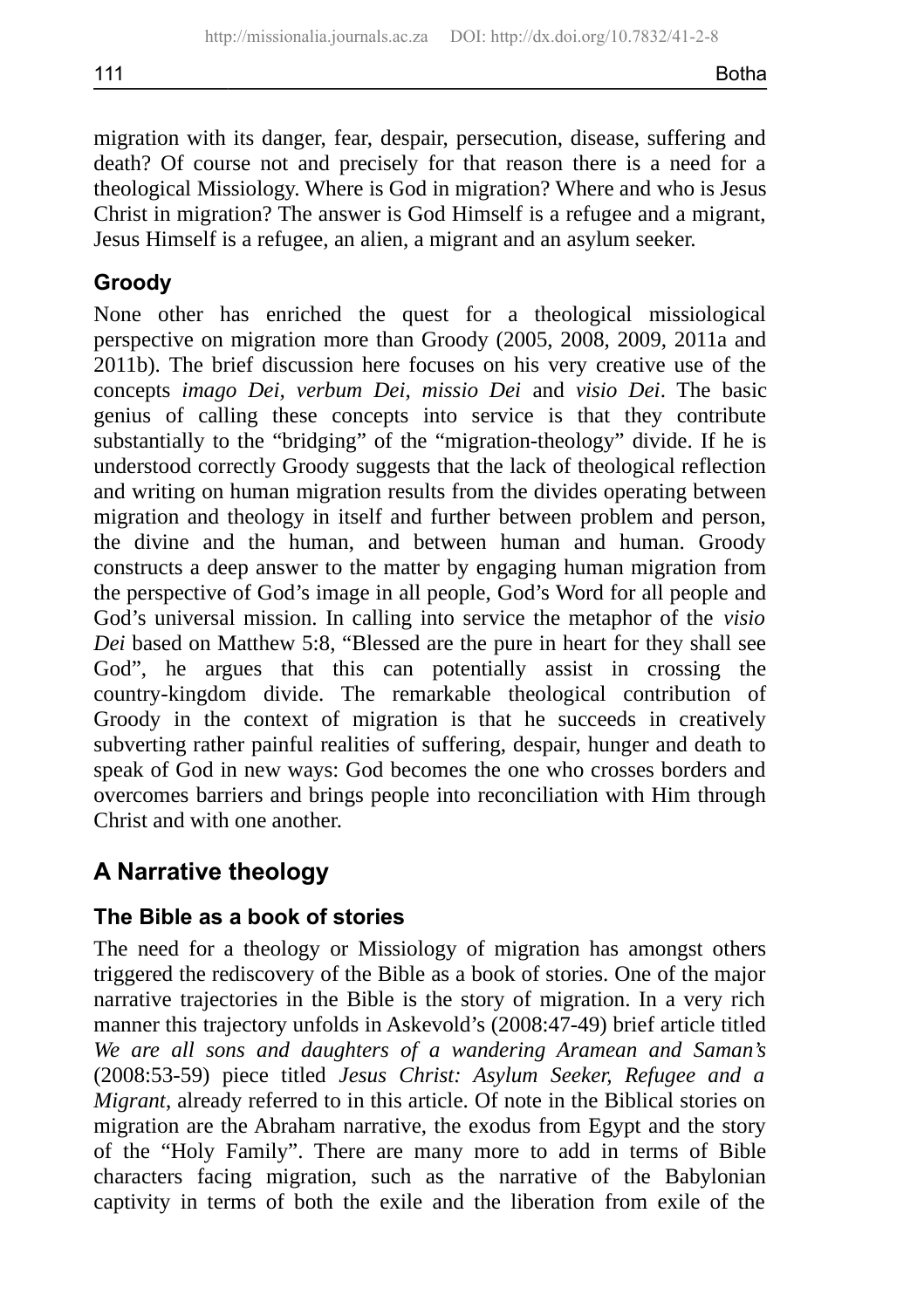people of Israel. A very creative perspective on migration would be the identification in the New Testament of Christians, the disciples of Jesus Christ as people of the Way or as paroikia or strangers or aliens in the letters of Peter, for example. There is a constant trajectory of the church as being underway, as gravitating to a new land, as being on a quest for a new city as in Hebrews 13:14. It is the story of a remarkable journey with its numerous challenges and setbacks on the one hand and here and there the unfolding of the most exciting adventures and of stumbling upon unseen territories.

# **Story as the starting point**

The story of Groody's (2011) conversion to migration alluded to previously, makes it clear that the starting point of a theology of migration is story. It was not the big theological constructs, nor a razor sharp analysis, but seeing the migrant from the comfort of a student apartment in California that has brought about the conversion to the stranger. In the connection between the story of the desperate migrant, Groody's own story of transformation and the Biblical trajectory of migration, a creatively new theological discourse on human migration is borne. In Groody's own narration:

As a graduate student in theology, I lived in a large university town near San Francisco. My room was in the basement of the house, where I spent many hours studying some of the best thinkers in the Christian tradition. After getting up one morning, I looked out my window. On the other side of the wall from where I had slept was a homeless man. Physically we were little more than a foot-and-half away from each other. Existentially, however, we lived in two different worlds. My reality was a comfortable home, a warm bed and a life of the mind; his was distress and discomfort, a brick mattress and a life of the streets. That experience changed not only the way I thought about theology but also the way I began to do it.<sup>[2](#page-8-0)</sup>

Groody's story contains some metaphors which are crucially important in the conversion to migrants. Metaphorically and in real terms we are quite often separated from migrants by a wall of partition. It is only when we change our gaze by looking beyond the wall that we shall observe the discomforted, distressed, homeless migrant. The conversion required in the encounter with migrants is a deep metanoia which entails a radical gravitation from one world to another.

In the SADC region on which the focus is in the article there would be numerous stories from migrants on the motivation for migrating from the mother country to South Africa, stories of pain and suffering, of solidarity and heroism, of narrow escapes, of rape, of nasty experiences with corrupt and exploitative border officials, of attempts at avoiding such officials and

<span id="page-8-0"></span><sup>2</sup> americamagazine.org/issue/763/article/theology-migration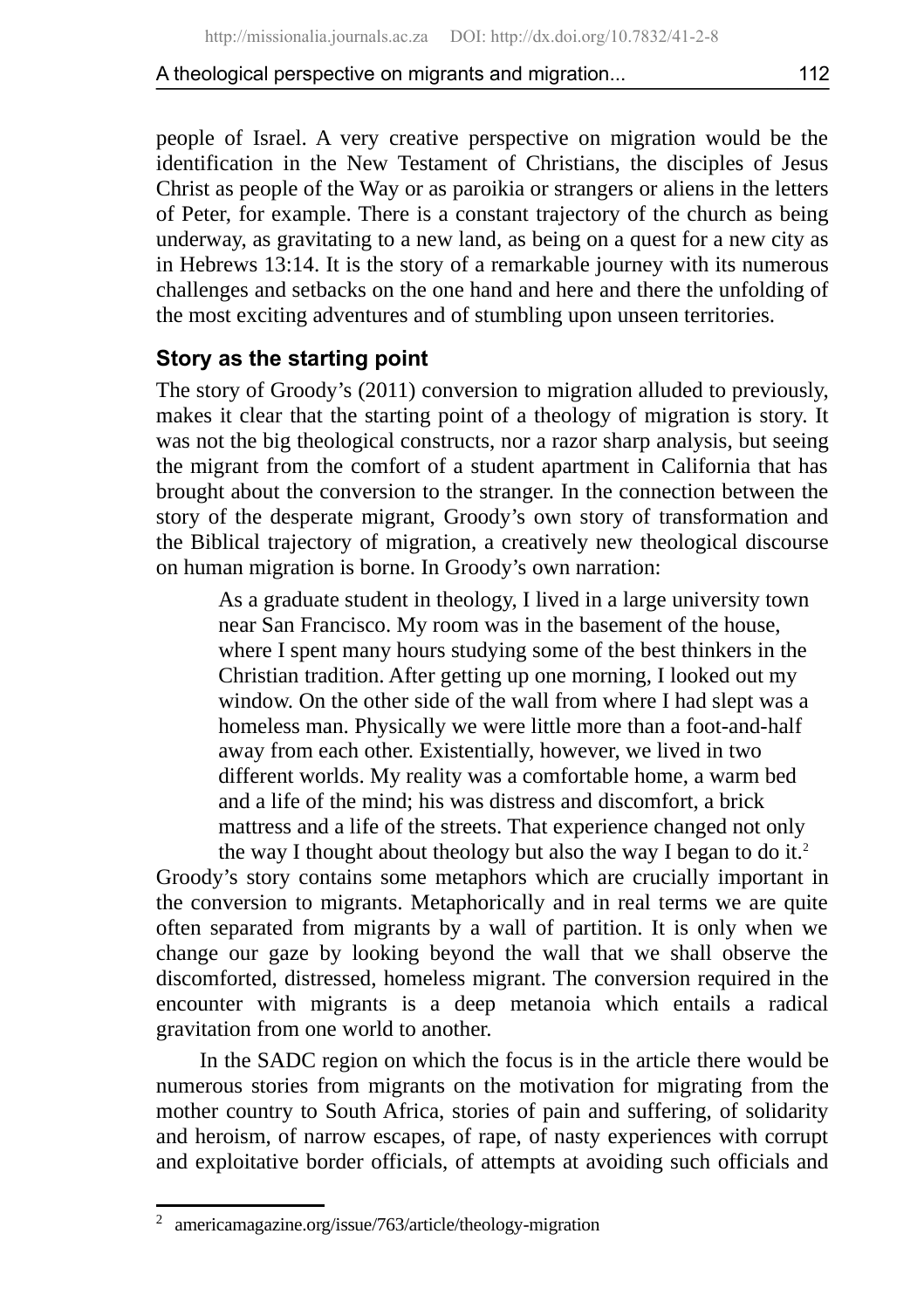of course endless stories of hostility and xenophobia. These stories are a rich source of field research and in terms of the logic of the praxis cycle used in the article, form an indispensable part of a theology of migration.

# **A liturgical-communal theology**

A rather creative and exciting development in their journey with migration between Mexican and American Christians, is the celebration of the Eucharist or Holy Communion right on the border between their respective countries on an annual basis. It is not surprising that the event is mainly A Catholic occasion since in Catholic circles, in the church and in theology, there seems to be a much greater sense of the symbolic and the ritualistic than in the Reformed tradition, for example, with its accentuation of the "word". More often than not the symbolic and the ritualistic speak clearer than all the preaching we may be able to do. Annually a "civilization of love" (Groody 2011:34) is constituted near El Paso, Texas, on the border between Mexico and the United States, close to the area where many immigrants lose their lives. Coming together for the eucharist are bishops, priests and lay people despite being divided by a sixteen-foot high iron fence.

## **Liturgy of the eucharist**

In a review of Promised Land, A Perilous Journey, Sweeden (2008) points to how Groody (2008:304-305) creates parallels between the migrant's journey and the structural core of the liturgy of the eucharist in Luke's gospel. In reference to four verbs, "he took the bread", "he said the blessing", "he broke the bread", and with reference to the cup, "he gave it to his disciples", Groody draws parallels to the migrant's need for bread, the testimony of faith and thankfulness amidst sadness, suffering and pain, the migrant being broken to provide bread for the family and the migrant pouring out the life for the good of others. This is deep theology and opens up creatively new avenues for the interpretation of rituals and ceremonies from the perspective of migration. In South Africa the funeral ritual is quite important in black communities. Contrary to some interpretations the way some South Africans go about funerals has got very little to do with an obsession with or a fear of death, but rather a celebration of life. Amidst the huge challenge of coming to grips with dying as part and parcel of human identity, the solidarity experienced and the celebration around a consolation meal at funerals feed into a deep understanding of life. The very ritual of helping a bereaved family and the deceased to "cross over" with the distinct metaphor of "crossing over the river" is a rather fruitful metaphor for theological reflection on migration. There are other symbols and rituals still like baptism, tombstone unveilings and wedding ceremonies with great potential for new interpretations from the perspective of migration. On baptism, just very briefly, there is a very interesting connect in 1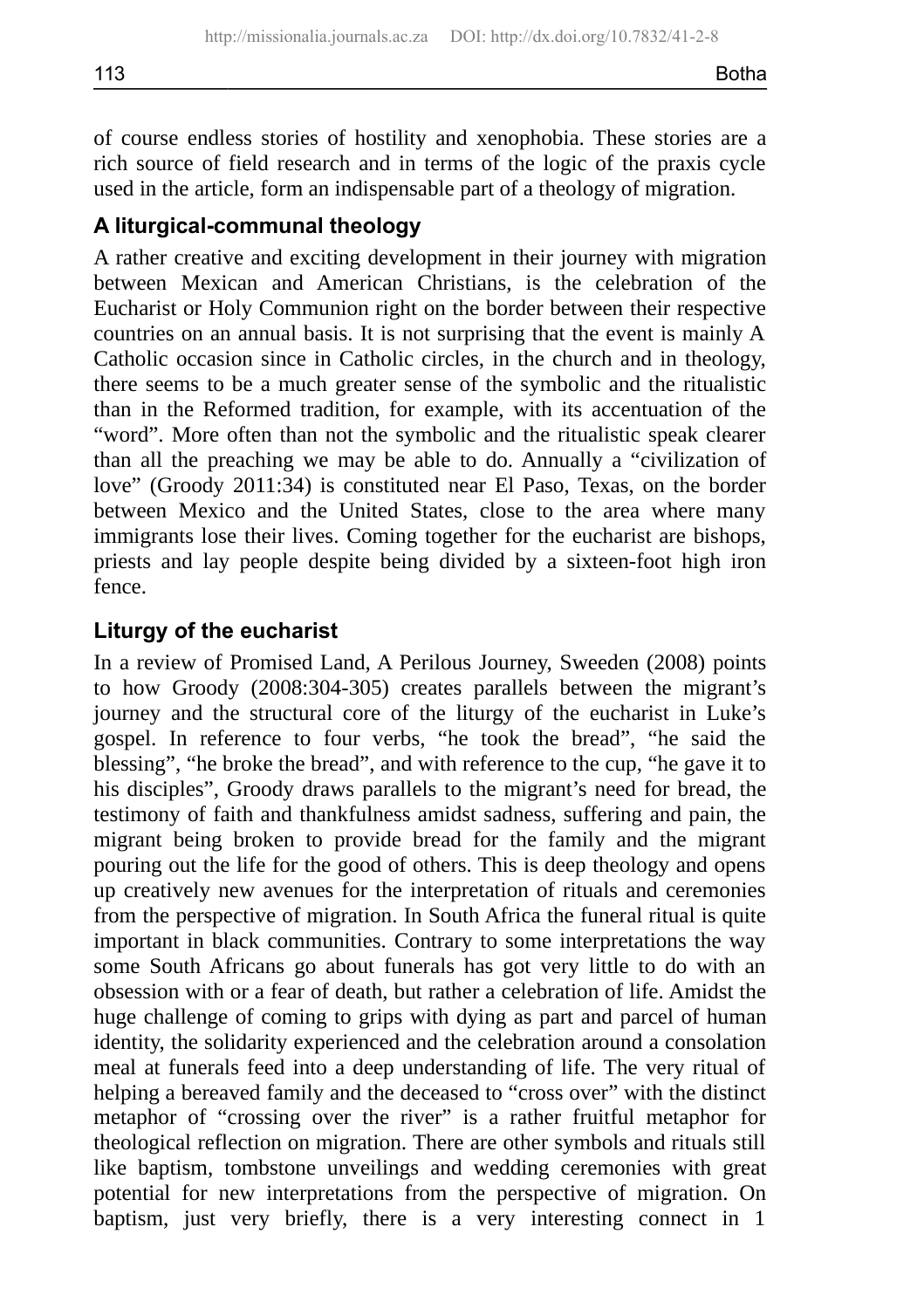Corinthians 10 between the exodus and baptism with specific reference to the journey through the desert in which God's wonderful providence is contrasted with the idolatry of his people. In a subversion of the text from the perspective of migration, theological reflection around how new idols in the mode of consumerism and greed, cause migration and how it is in the desert that migrants learn to eat from God's own hand, could make for some creative reading.

# **An intercultural and interreligious theology**

That a theology of migration would inter alia be an intercultural and interreligious theology feeds into the very basic reality that human migration, if anything, is the encounter between cultures and faiths or religions. In South Africa migration has become the meeting place between cultures from different African countries like Somalia and as far afield as Pakistan which account mainly for the encounter between Muslims and Christians as well as adherents to the ATR.

A note needs to be made on why the concepts "intercultural" and "interreligious" are appropriate in the context of this paper and not "cross-cultural" and "cross-religious". By predicating cultural and religious on "inter", some consistency is created between "konvivenz" as living together rather than a tangential encounter between cultures and religions. This poses a major challenge to South Africans in terms of opening up radically to strangers and rendering themselves vulnerable to change and transformation. In specific reference to the church, Bevans (2008) feeds into the hospitality challenge and pilgrimage identity of the church. He suggests that the transformation of the church occurs when migrants are viewed not as "strangers", but as "gifts" who participate in the church, shaping and contributing to the identity and life of the church.

## **"Konvivenz"**

It is indeed interesting to note that one of the strong theories on the origin of "konvivenz" or "convivencia", a Spanish concept which means living together, cohabitation or coexistence, is its origination in Spain in the early eighth century with the Umayyad conquest of Hispania. For centuries after the conquest, Muslims, Christians and Jews lived together in relative peace, much as the Christian re-conquest was ongoing during this time. There seemed to have been a discourse and interplay between cultural ideas as well as a significant level of religious tolerance. What is documented also is that the culture of Al-Andalus, as the area was known, was a "composite hybrid culture", consisting of a "combination of various artistic elements from Catholic, Classical Roman and Byzantine artistic traditions".<sup>[3](#page-10-0)</sup> Indeed, "The hybrid works that were produced under, and resulted from Muslim

<span id="page-10-0"></span> $3$  http://en.wikipedia.org/wiki/Social and cultural exchange in Al-Andalus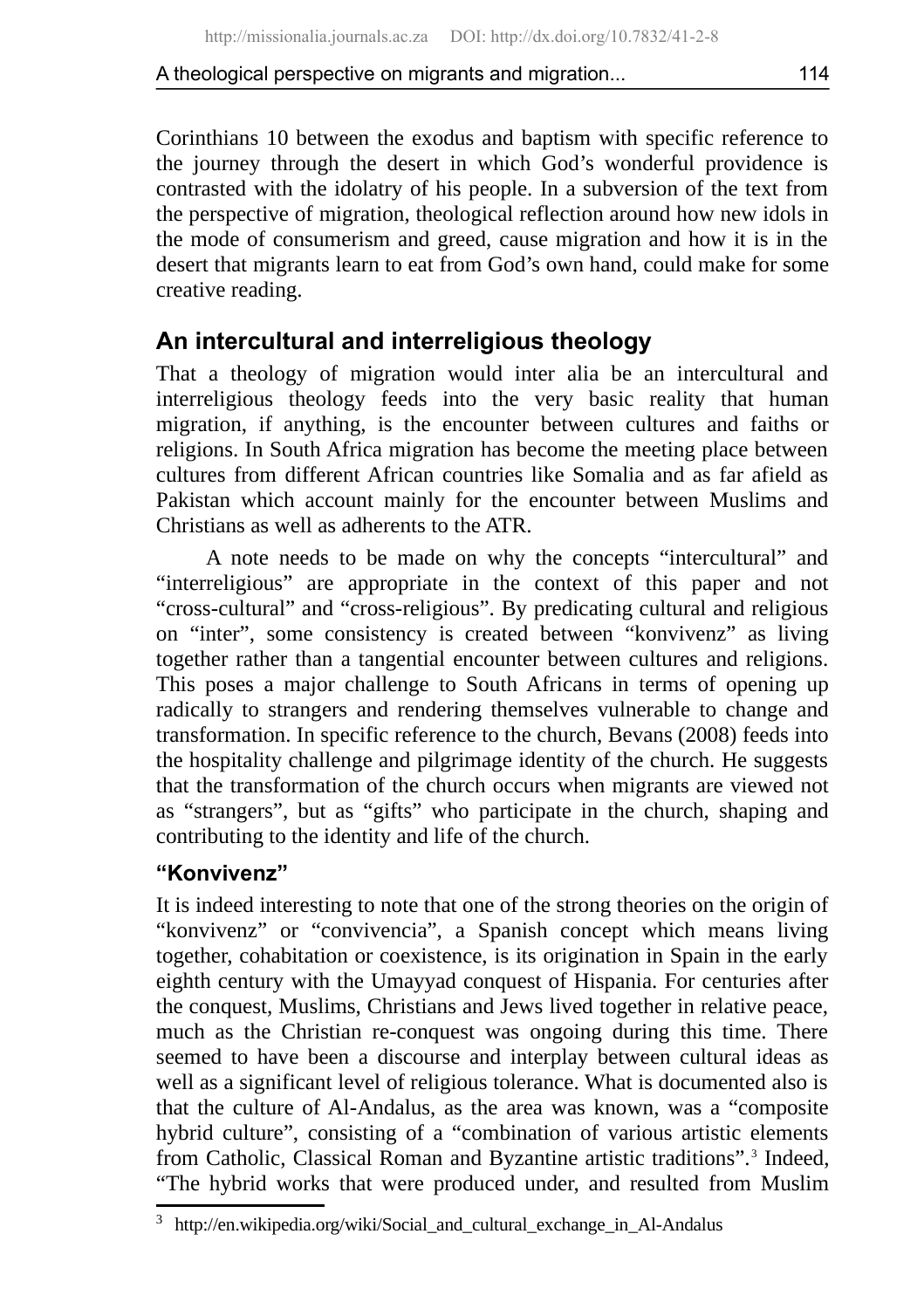rule of Al-Andalus, resulted in what has become known as the Golden age of Jewish culture in Spain and laid the foundation for the European Renaissance and Scientific Revolution".[4](#page-11-0)

In the encounter between migrants and locals, the challenge particularly on the side of the locals will be to enter into a relationship with migrants that clearly demonstrate the willingness to not only welcome the brother or sister from elsewhere in the region, but to live together with him or her. In the story on Al-Andalus where Muslims, Christians and Jews lived peacefully together, the idea was not to have an entirely new culture emerge, but to learn to live with hybridity. In theological terms the challenge is to recognise Christ in the migrant. Bevans states this in metaphorical terms by speaking of the "Border Christ" and the "Migrant Christ". In his intercultural theological perspective on migration, Rivera-Pagán (2012) contends that one of the concerns or fears with Americans in the encounter with "resident foreigners", is the consequence on national identity. He suggests that instead of perceiving of identity as "an already historically fixed essence", it should rather be seen as historically constructed and constituted "by exchanges with peoples bearing different cultural heritages".

# **Strategic planning**

The fourth step of the cycle does not refer to just any kind of planning, but rather the type of strategic planning that is informed by the aforegoing steps of insertion, context analysis and theological reflection as well as an improvement in the action to be taken. In the encounter between migrants from other SADC countries and South Africans the matter is about dealing with xenophobia and inculcating radically new relationships.

# **Back to Sundermeier's "konvivenz"**

For purposes of the planning to be suggested in the paper the concept of "konvivenz" as understood by Sundermeier is called into service. As complex as the issue may be, the use of Sundermeier's triad of learning, caring and celebrating communities, suggests that these are the areas where action is required. If Sundermeier is interpreted correctly, the triad goes beyond a mere encounter between migrants and locals and is much more than good communication between migrants and South Africans. To be true, even the offerings on a theology of hospitality are to be scrutinised on whether they do not suggest a kind of openness, friendliness, tolerance and a particular measure of sharing with migrants or whether they propose something deeper. There are of course quite a number of such theologies of

<span id="page-11-0"></span><sup>4</sup> http://en.wikipedia.org/wiki/Social\_and\_cultural\_exchange\_in\_Al-Andalus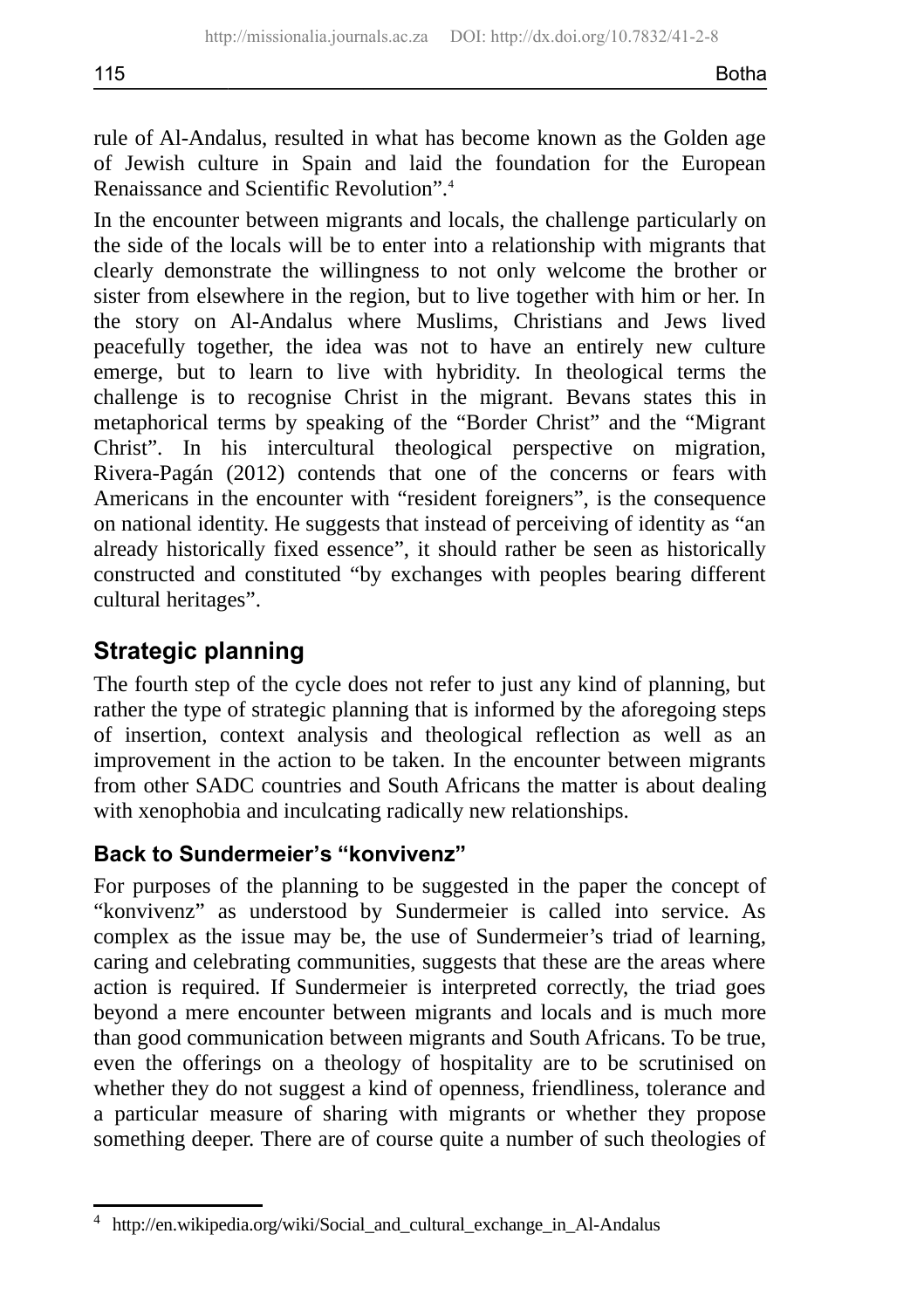hospitality that have emerged the past few years, but it is entirely beyond the scope of the paper even to start engaging them critically.

#### **Learning communities**

His proficiency in English will tell you that Charles (2011, 2012) has had a solid education in Zimbabwe. In engaging him on why he does not try to find a more suitable job in South Africa, he is quick to explain that by diversifying and by being willing to do just any job South Africans may care to offer him, he is able to earn quite some income. The jobs he does on a daily basis ranges from small tasks as a handyman, car washing, painting and gardening. This has enabled him to buy a buggy in South Africa for fishing in Zimbabwe. When he disappeared for months in 2012, some were wondering what happened to Charles only to learn with his return from Zimbabwe that he went back there to get his fishing business going. The deal with the people in Zimbabwe who have joined him in his fishing is that they are remunerated in kind, not cash. For example, if the catch amounts to thirty kilograms of fish, it will be shared amongst them for selling on the market or just locally.

In South Africa, unfortunately, with the introduction of the ideology of delivery, quietly, a type of "daddy state" has been created in the country. Much as any government or state has the responsibility to deliver to its citizens in a number of distinct areas like water and sanitation, infrastructure, safety and security, education and health care, in South Africa delivery has become a very potent weapon in the hands of the powerful even when such delivery is lacking.

By creating and inculcating learning communities the church can bring the simple story of the Zimbabwean into discourse with the notion of the "daddy state" where citizens expect the government to literally do everything for them. The story of Charles is an important learning curve since it reveals that there are creative ways of earning a livelihood, however difficult these may sometimes be.

#### **Deep learning**

The suggestion here is, however, not that the learning is to be reduced to some measure of economic activity. There is a rich variety of areas where learning can take place: culture, faith or spirituality, tolerance, human rights and a host of very basic human issues. Deep learning can only take place if indeed the interface between locals and Zimbabweans, for example, transcends the need for encounter and good communication. It is only in some form of community or "konvivenz", i.e. living together that such learning is possible.

The underlying assumption in starting this portion with the story of Charles, is that the learning in the kind of community envisaged and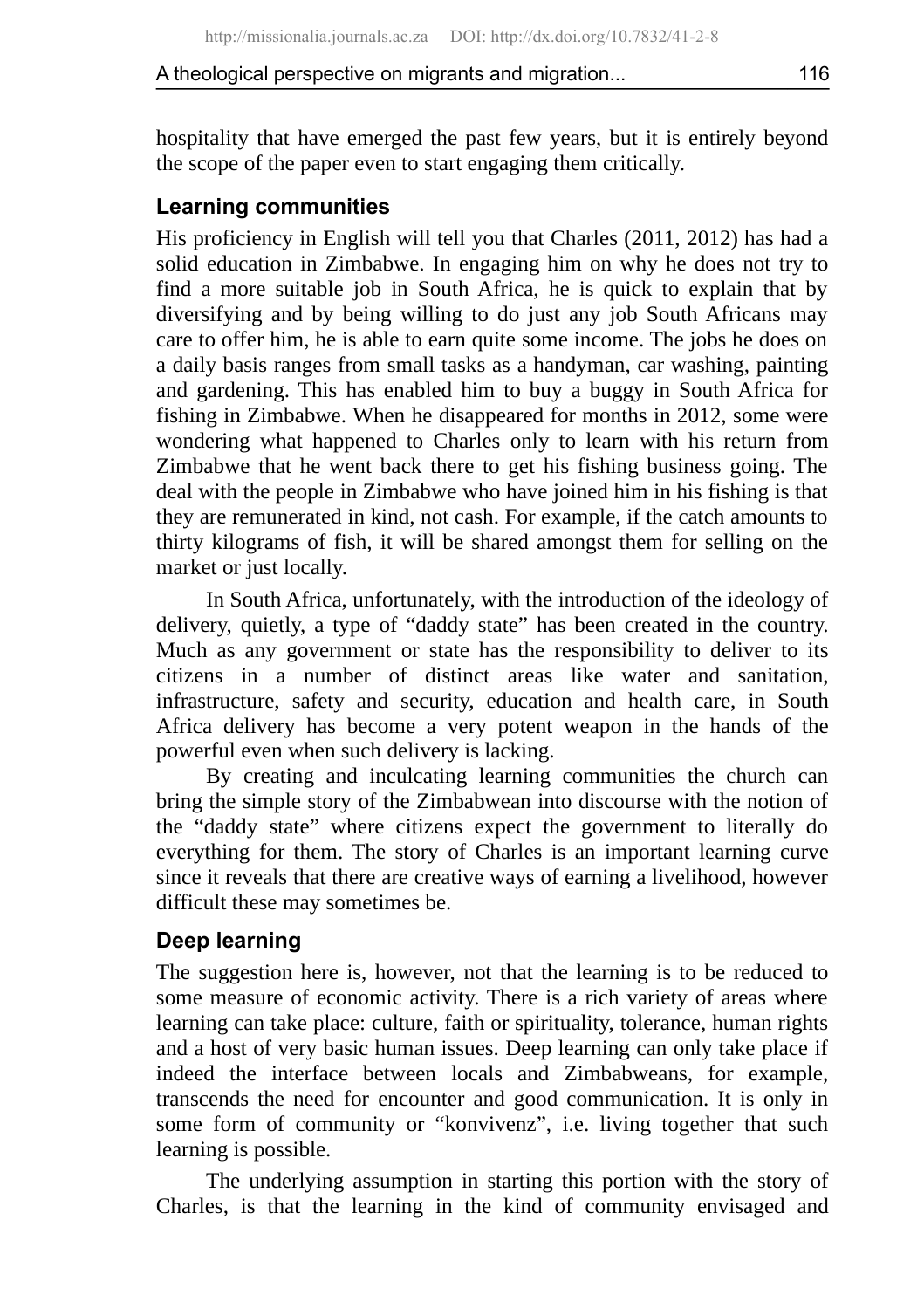emanating from the encounter between migrants and South Africans, is by definition a learning through narrative.

### **Caring communities**

The caring aspect of "konvivenz" feeds strongly into Matthew 25:35 which reads: "I was a stranger and you invited (NIV)/welcomed (SV) me in". Once again, "konvivenz" in Sundermeier's interpretation is more than occasionally inviting strangers for a meal, but the construction of sustainable caring communities. In the South African townships there are wonderful remnants of "ubuntu" to be found. It is the kind of spirit which says that one's own identity is only understood through another's identity: "I am because we are and we are because I am" as explicated in a book titled Townships and the Spirit of Ubuntu (Telschow 2003:2). Township people still know what it means to care for one another and to be in solidarity with one another amidst the challenges and hardships of life. The stories told in the book alluded to and the wonderful photographic material reveal an enacted "konvivenz" in terms of how people live together and support one another. The outbreak of xenophobia in May 2008 should in a sense not be blamed on people who have to compete for very scarce goods against migrants from countries in the SADC region and further afield, but on the systems and mechanisms that have produced these circumstances. The prevailing spirit of "ubuntu" opens a window of hope in the encounter between South Africans and migrants which goes way beyond mere tolerance and decency to the establishment of communities where deep caring takes place.

## **Celebrating communities**

The diversity in cultural, religious and ecclesiastical background might in the construction of small communities between South Africans and migrants from countries in the SADC region, militate against the celebration of baptism and the Holy Communion in the formal ecclesial sense of the word. A very creative source of celebration could be the agape meal enjoyed by early Christians. There are numerous other sources of celebration which could be called into service for creating a greater sense of community between locals and migrants. In the context of internal migration, i.e. unfortunate homeless migrants in the city of Pretoria-Tshwane, the Department of Christian Spirituality, Church History and Missiology at the University of South Africa (Unisa), is involved in a project named "Meal of Peace: 100 homeless people project". This is a community engagement initiative of the unit aimed at a diaconal ministry and research into homelessness. Annually there is a "meal of peace" which is perhaps an example of the kind of celebration that is feasible with migrants (Mangayi 2013).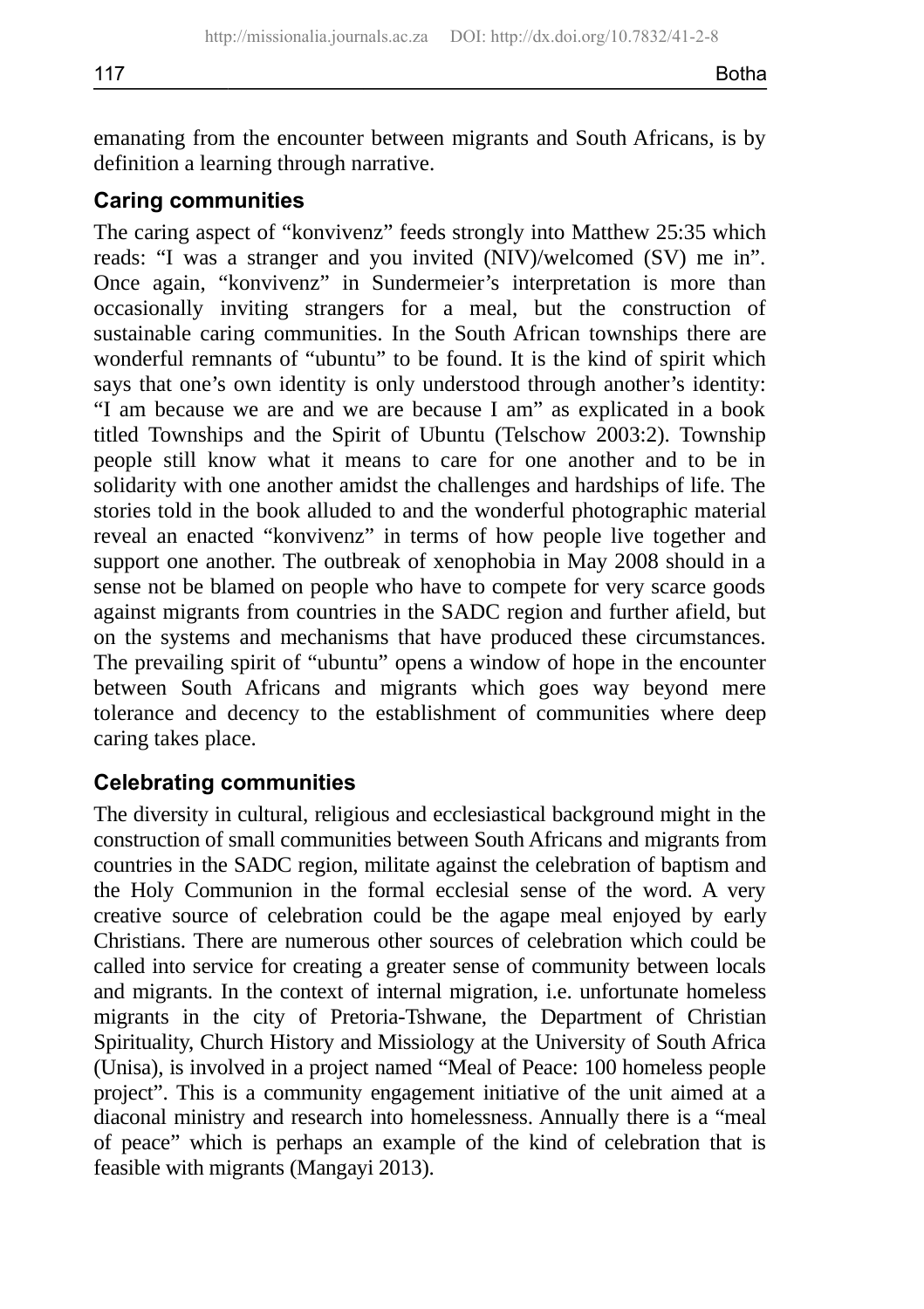# **Conclusion**

The purpose of the paper was to start drawing some contours of a theology of migration for the SADC region by using the praxis cycle. The cycle is re-emerging as a potent methodological instrument for constructing something like a context-based theology of migration. In further research into migration in the SADC region, the challenge shall be to allow insertion and context analysis more consistently to inform the theological reflection and strategic planning. In broad terms the paper is suggesting that any theology of migration which takes seriously the complex of issues around migration, will have to say something about God-language from the perspective of migration, narrative, liturgy in community and intercultural and interreligious dimensions in a theology of migration. This is the bare minimum.

## **References**

- Askevold, T. 2007. We are all sons and daughters of a wandering Aramean. *StudentWorld* 07, 251: 45-50.
- Bevans, S. 2008. Mission among Migrants, Mission of Migrants: Mission of the Church in A Promised Land, A Perilous Journey. *Theological Perspectives on Migration* edited by Groody DG and Campese, G. Notre Dame: University of Notre Dame Press, 89-106.
- *Confession of Belhar*. 1986.Bellville: LUS Drukkery.
- Groody, DG. 2008. Fruit of the Vine and Work of Human Hands: Immigration and the Eucharist in A Promised Land, A Perilous Journey. *Theological Perspectives on Migration* edited by Groody, DG. and Campese, G. Notre Dame: University of Notre Dame Press, 299-315.
- Groody, DG. 2009. Crossing the Divide: Foundations of a Theology of Migration and Refugees*. Theological Studies* 70: 638-667
- Groody, DG. 2011. A Theology of Migration. A new method for understanding a God on the move in *Americamagazine*, February 2011 posted at http://americamagazine.org/issue/763/article/theoloy-migration and accessed on 2013/06/13.
- Groody, DG. 2011. Christology at the U.S./Mexico Border: An Eschatological View in *Jesus of Galilee: contextual christology for the 21st century* edited by Lasalle-Klein, R and Alonso P. Maryknoll, New York: Orbis Books, 249-261.
- Groody, DG. 2005. Undocumented migration and religious experience: a theological interpretation of the Mexican-American border in *Encountering transcendence: contributions to a theology of Christian religious experience* edited by Boeve L, Geybels, H and Van den Bosche, S. Leuven; Dudley, MA: Peeters, 359-374.
- Holland, J and Henriot, PJ. 1983. *Social analysis. Linking faith and justice*. Maryknoll, New York: Orbis Books.